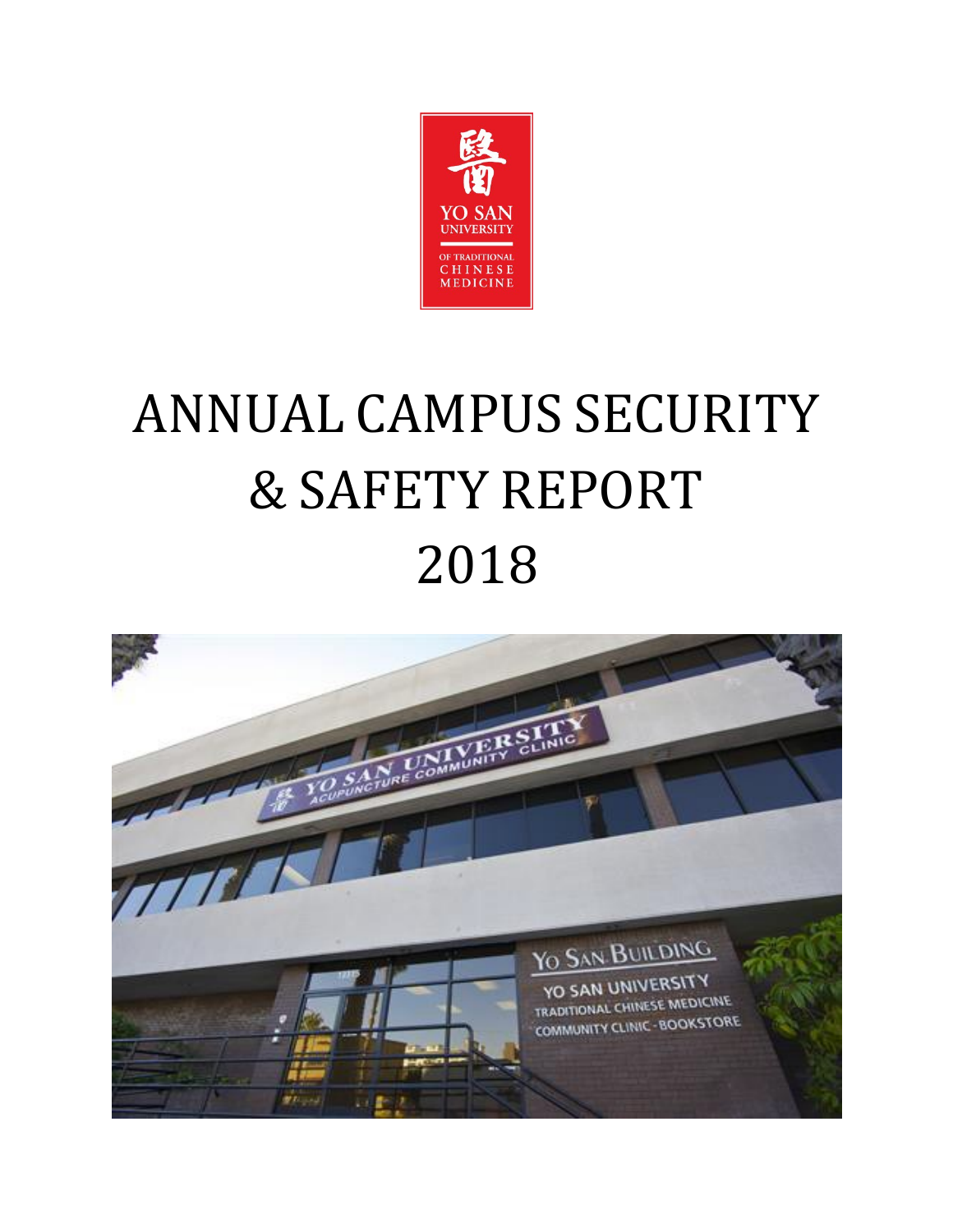# **YO SAN UNIVERSITY OF TRADITIONAL CHINESE MEDICINE**

# **2019 Annual Campus Safety & Security Report**

The Jeanne Clery Disclosure of Campus Security Policy and Campus Crime Statistics Act (commonly known as the Clery Act) of 1998 is a federal mandate requiring all institutions of higher education that participate in federal student financial aid programs to disclose information about certain campus policies, procedures, and crime that occurs on the campus and certain off campus locations.

The Clery Act was amended in 2008 and requires institutions to provide timely warnings of dangerous situations threatening the campus community and collect, report, and disseminate certain crime data to everyone on campus annually. The Clery Act also requires reports of student disciplinary referrals in addition to arrests for drug, alcohol, and weapons offenses on campus.

Additional amendments occurred in 2013 when The Violence Against Women Reauthorization Act (VAWA,) also known as the Campus SaVE Act, was signed into law which imposes additional obligations on colleges and universities under Title IX and Clery crime reporting. Under VAWA, colleges and universities are required to report Sexual Misconduct, Domestic Violence, Dating Violence, and Stalking along with crime categories the Clery Act already mandated. A definition of these and all other Clery reportable crimes and statistics are found at the end of this report. If you have questions about this report, please contact us at (310) 577-3000.

Yo San University is committed to maintaining a safe environment for all students, faculty, staff and visitors. To comply with these mandatory regulatory requirements, the University is responsible for compiling and publishing pertinent crime statistics and providing safety information to all students, faculty, staff and visitors.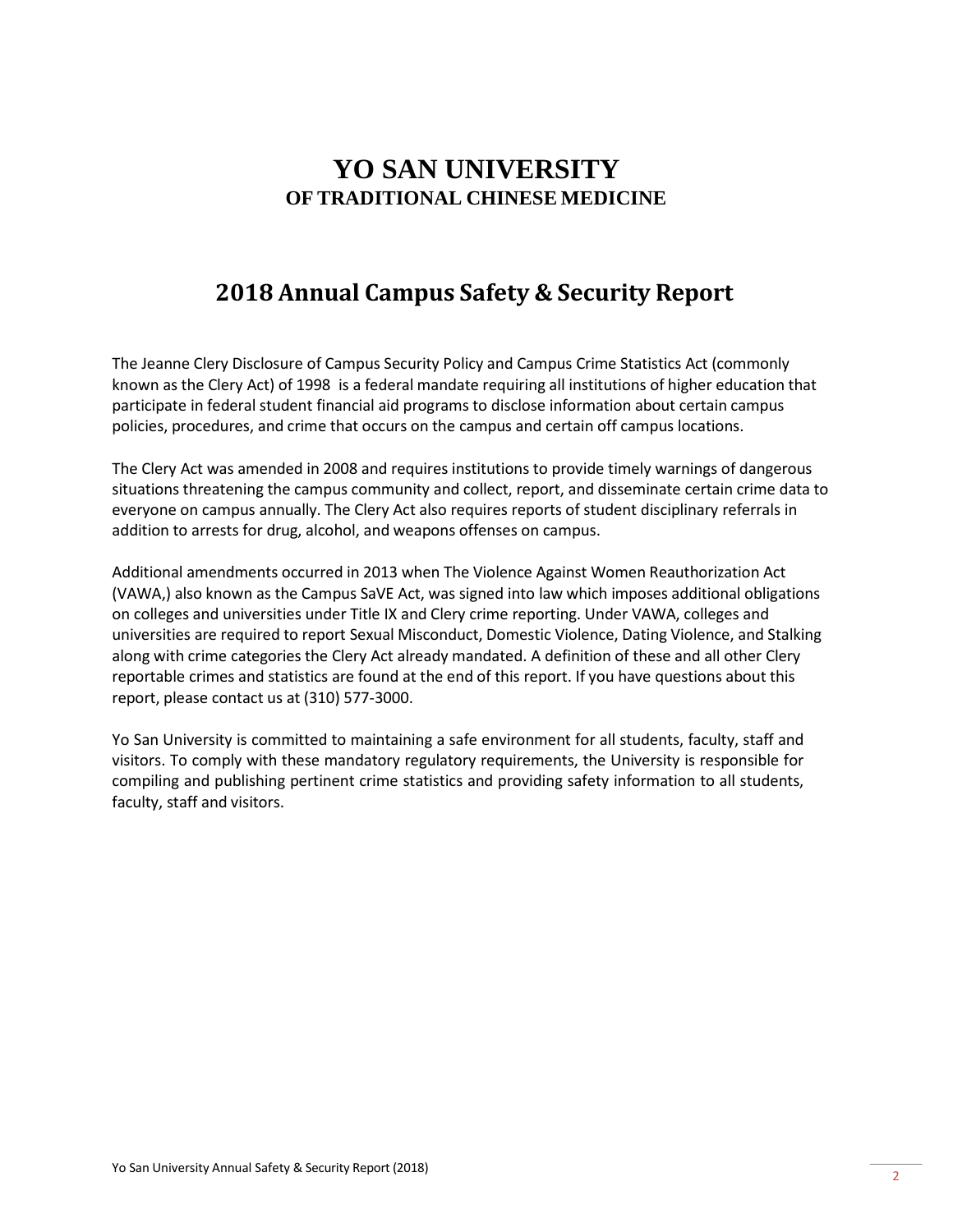## **CRIME REPORTING PROCEDURES**

A safe campus can only be achieved through the cooperation of students, faculty and staff. As a member of the Yo San University community, it is your responsibility to report a crime, suspicious activity or other emergencies on campus to the appropriate school official. Should you become witness to or victim of a crime, immediately report the incident to local law enforcement (9-1-1) and to the appropriate university official.

Under Clery Act guidelines, a crime is "reported" when it is brought to the attention of a Campus Security Authority (CSA) or local law enforcement personnel by a victim, witness, other third party, or even the offender. It doesn't matter whether or not the individual(s) involved in the crime, or reporting the crime, are associated with the institution. If a campus security authority receives the crime information and believes it was provided in good faith, he or she should document it as a crime report. (In "good faith" means there is a reasonable basis for believing that the information is not simply rumor or hearsay. That is, there is little or no reason to doubt the validity of the information.)

#### **CAMPUS SECURITY AUTHORITIES**

The definition of "Campus Security Authority" (CSA) according to the federal law is as follows: "An official of an institution who has significant responsibility for students and campus activities, including, but not limited to, student housing, student discipline, and campus judicial proceedings."

The Campus Security Authorities at Yo San University are:

- Tora Flint, Director of Operations
- Marguerite Dunne, Office Manager
- John Fang, Dean of Clinical Education
- Sean Gates, Student Affairs Coordinator
- Lawrence Lau, President

(310) 577-3000 ext. 121 (310) 577-3000 ext. 110 (310) 577-3000 ext. 325 (310) 577-3000 ext. 116 (310) 577-3000 ext. 111

#### **PROTECTING VICTIM CONFIDENTIALITY**

Yo San University recognizes the sensitive nature of sexual assault, domestic violence, dating violence, and stalking incidents. The university is committed to protecting the privacy of any individual who makes a report. Reports of criminal activity, particularly crimes of sexual violence, may be made allowing the victim to remain anonymous. Individuals may also report incidents or information anonymously t[o](mailto:tflint@yosan.edu) [tflint@yosan.edu.](mailto:tflint@yosan.edu) The purpose of confidential or anonymous reports are to comply with a victim's wish to keep their identity anonymous, while taking steps to ensure the future safety of others in the university community.

## **CALL PROCEDURES FOR EMERGENCIES**

**Dial 9-1-1**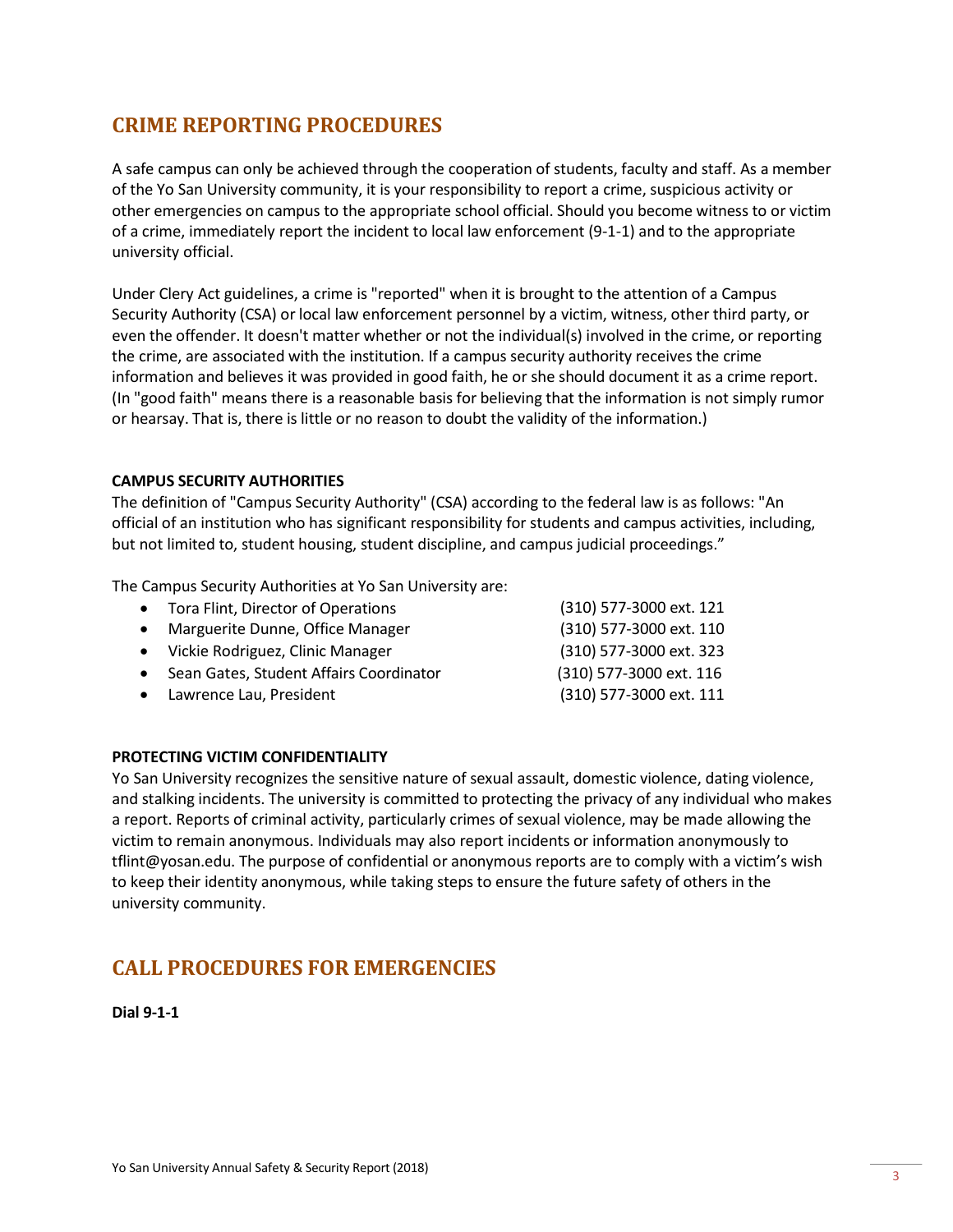## **SECURITY AWARENESS AND CRIME PREVENTION**

Yo San University is dedicated to promoting safety awareness and encourages everyone in the university community to take responsibility for their safety by taking a proactive approach to reduce crime.

#### **ROBBERY AND ASSAULT PREVENTION**

- Be aware of your surroundings and the people aroundyou.
- Walk with a companion whenever you can.
- Stay in well-lit and heavily traveled areas as much as possible.
- Walk confidently, directly, and at a steady pace. If you feel you are being followed, walk quickly to areas where there are other people.
- Conceal your valuables at all times.
- Park in lighted areas.
- Check the backseat of your car before getting in.
- Stay alert and tuned into your surroundings, including removing headphones or turning down the volume on MP3 players, telephones, or other audio devices.
- Trust your instincts. If something or someone makesyou uneasy, avoid the person or leave.

#### **THEFT PREVENTION**

Do not leave backpacks, books, or other personal property unattended --not even for a minute!

Never leave valuables in your vehicle. If you absolutely need to leave valuables in your car, lock them in your glove box or trunk.

## **TIMELY WARNINGS**

Yo San University (YSU) believes that a well-informed community is an integral component in maintaining a safe campus and facilities. We offer information about crime statistics to the community by providing the Annual Safety & Security Report and posting it on our website. In addition, the university administration may make crime alerts to the YSU community when there are reports of violent crimes or any other crime that is deemed to represent a continuing threat to Yo San University. The decision to issue a timely warning shall be made on a case-by-case basis after consideration of the available facts, including elements such as the nature of the crime, the continuing danger or risk to the campus community, and the possible risk of compromising law enforcement efforts. Victim(s) information will be held confidential.

Crime Alerts can be distributed by one or more of the following means, but are not limited to:

- Bulletins or flyers
- Mass e-mails
- Alerts over the university public announcement system
- Text Messages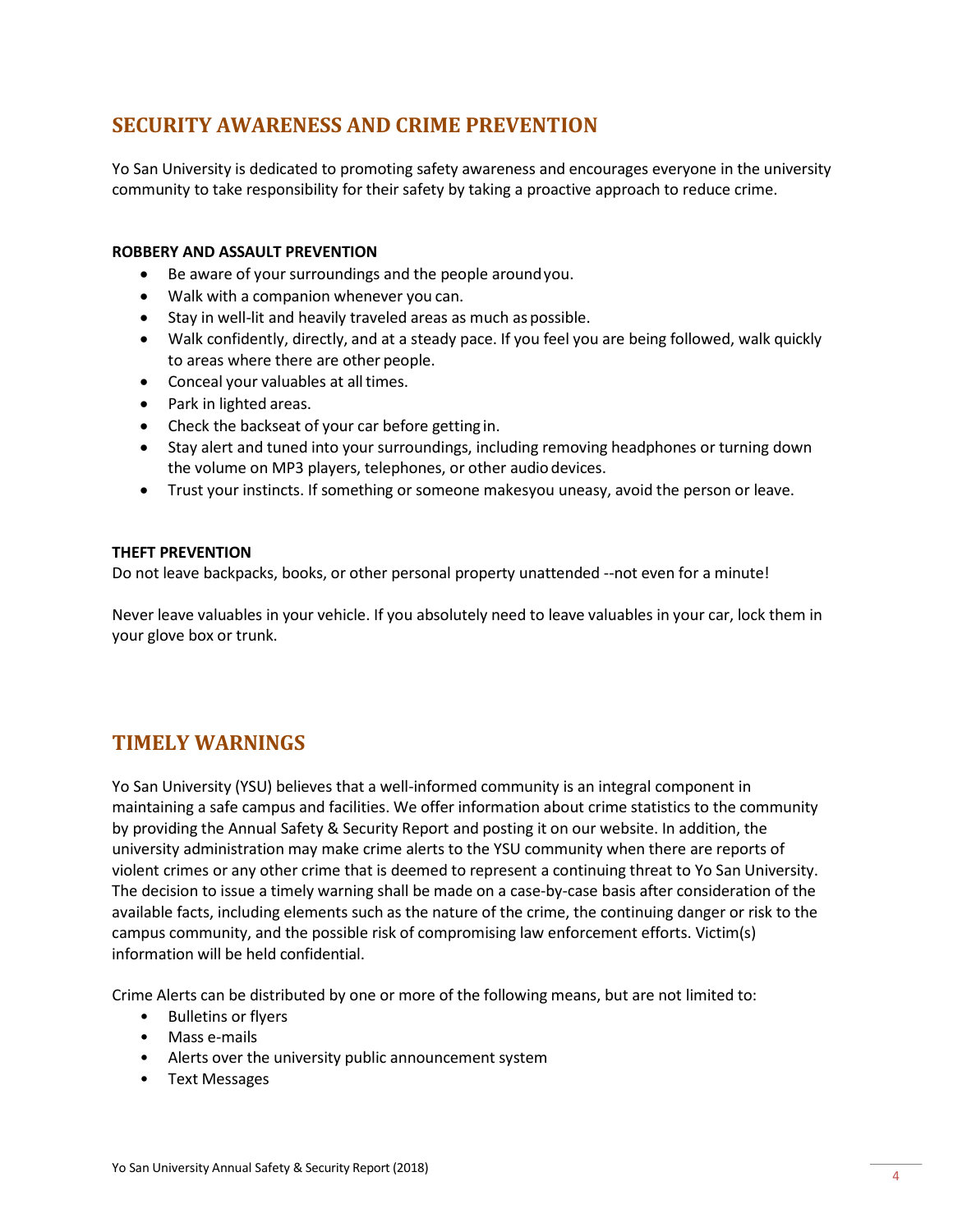Bulletins will include information about the incident, crime prevention recommendations, and any other special instructions. These timely warnings will typically be posted within 24 hours, or once all the pertinent information has been received and verified.

#### **DAILY CRIME LOG**

The Yo San University "Annual Safety Report" is a student right to know report. The report is posted on the YSU website. As required by the Clery Act, a daily log of crimes is kept by the university and is available for review upon request. Call (310) 577-3000 ext. 121 for information about how to access the report.

## **ALCOHOL, DRUGS & WEAPONS POLICIES**

Yo San University is committed to having a drug-free and alcohol-free campus that prohibits the unlawful possession, use, or distribution of illicit drugs and alcohol by students, faculty and staff.

Any student or employee in violation of this policy is subject to criminal prosecution and/or disciplinary action, including reprimand, probation, suspension, expulsion, and/or termination from employment. The possession, transportation, and/or consumption of alcohol by individuals under the age of 21 is strictly prohibited.

Yo San University strictly enforces the University's zero-tolerance policy, as well as federal, state and local laws, concerning the use and sale of illegal drugs.

Firearms and other dangerous weapons are not permitted on campus. Intentional use, possession, or sale of firearms or any other weapon is strictly prohibited on campus by state law.

## **WORK PLACE VIOLENCE**

Yo San University is committed to providing a safe educational and work environment free from violence, threats of violence, stalking, harassment, intimidation, and other disruptive behavior. Any person who observes or is the victim of workplace violence should report the incident to a CSA directly, by email to [tflint@yosan.edu,](mailto:tflint@yosan.edu) or by calling (310) 577-3000 ext 121.

Each threat or act of violence will be investigated immediately by the appropriate law enforcement agency and by the appropriate CSA.

Employees who act in violation of this policy and/or the law will be subject to discipline, up to and including dismissal. Such disciplinary action shall be in accordance with university policies.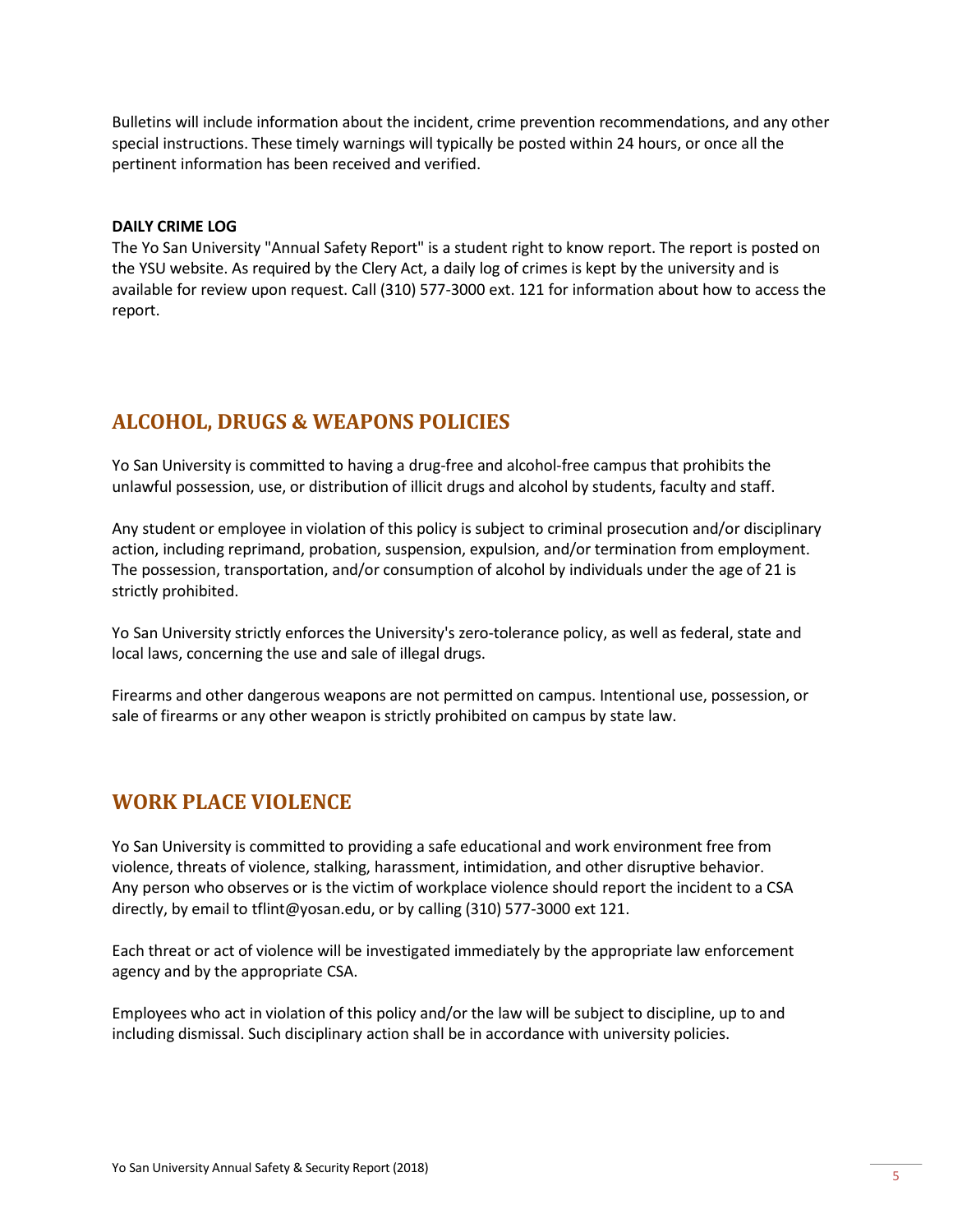## **HATE CRIMES**

Hate crimes, as defined by the California Penal Code, are any act of physical intimidation, physical harassment, physical force, physical violence, or the threat of physical force and/or physical violence that is directed against any person or group of persons because of the ethnicity, race, national origin, religion, sex, sexual orientation, gender identity, disability, or political or religious beliefs of that person or group. Additionally, hate crimes may include the following: larceny-theft, simple assault, intimidation, destruction, damage, or vandalism of property.

Yo San University does not condone hate violence and is charged with ensuring that the rights guaranteed by state law and the U.S. Constitution are protected for all people, regardless of their ethnicity, race, national origin, religion, sex, sexual orientation, gender identity, disability, or political or religious beliefs.

Incidents of hate violence can be reported to a CSA directly, by email to [tflint@yosan.edu,](mailto:tflint@yosan.edu) or by calling (310) 577-3000 ext 121.

## **SEXUAL ASSAULT PREVENTION**

Yo San University considers sexual assault, domestic violence, dating violence, and stalking as serious crimes. The university will not tolerate acts of sexual assaults or other assaults on campus or any of its externship sites. The university will take appropriate action to prevent, correct, and discipline behavior that violates law, policy, or regulations regarding rape and other sexual assaults.

If you are a victim of any of these crimes, you are strongly encouraged to call 9-1-1 as soon as possible and to make every effort to preserve any physical evidence.

#### **SEXUAL ASSAULT**

Sexual Assault is a general term that covers a range of crimes, including rape. As defined under California law, rape is non-consensual sexual intercourse that involves the use of threats of force, violence, or immediate and unlawful bodily injury, or threats of future retaliation and duress.

Sexual intercourse is considered non-consensual and therefore rape when the person is incapable of giving consent. This could range from situations where the victim is incapacitated due to alcohol and/or drugs, or if a mental disorder or physical disability renders the victim incapable of giving consent. Whether the accused is a stranger, acquaintance, spouse, or friend is irrelevant to the legal definition of rape.

#### **CONSENT**

Consent, with regard to sexual activity, is defined as: positive, unambiguous, and voluntary agreement throughout a sexual encounter to engage in sexual activity. Consent cannot be inferred from the absence of a 'no'; a clear 'yes', verbal or otherwise, is necessary. Consent to some sexual acts does not imply consent to others, nor does past consent to a given act imply present or future consent. Consent must be ongoing throughout a sexual encounter and can be revoked at any time.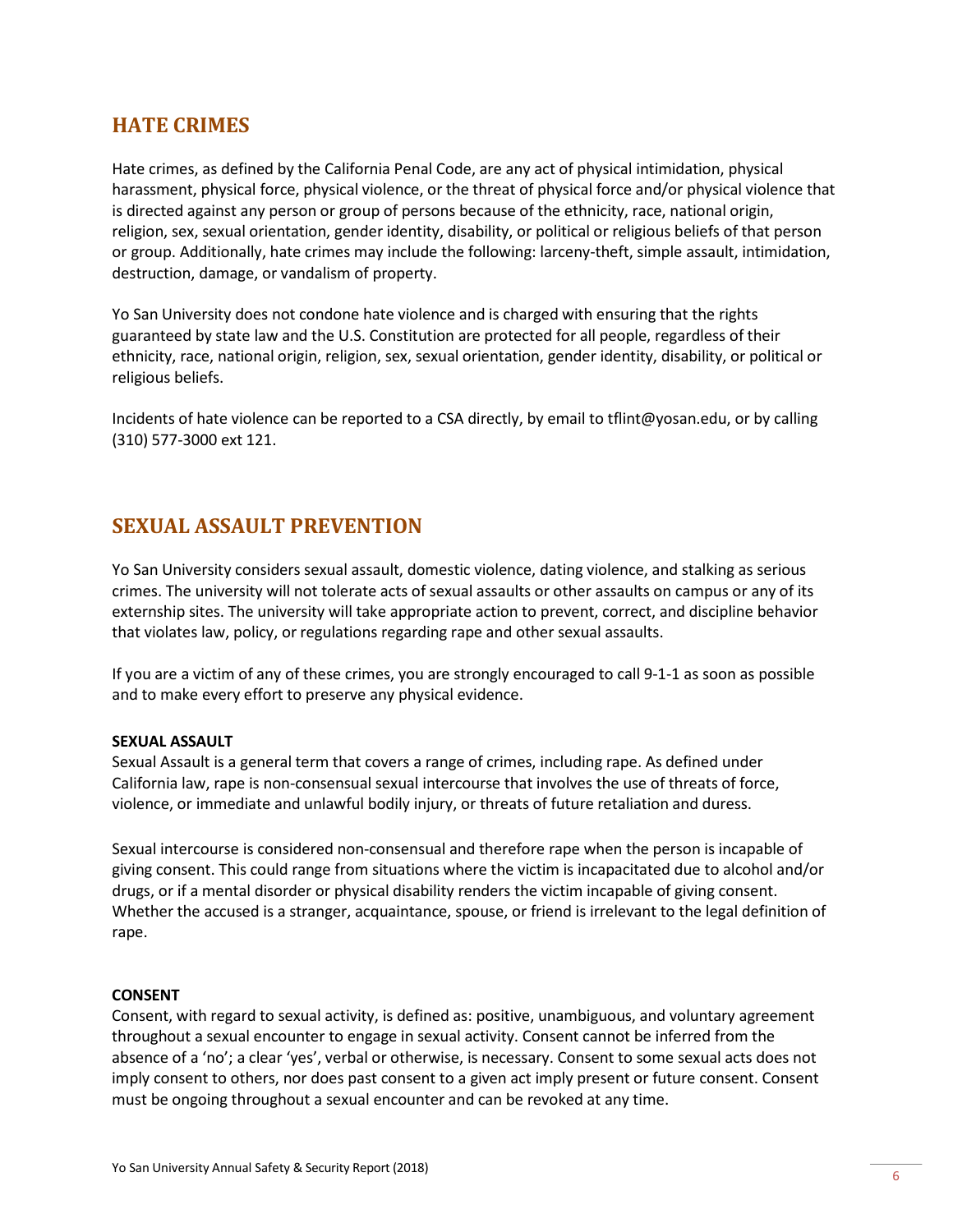Consent cannot be obtained by threat, coercion, or force. Agreement under such circumstances does not constitute consent. Consent cannot be obtained from someone who is asleep or otherwise mentally or physically incapacitated, whether due to alcohol, drugs, or some other condition.

#### **DOMESTIC VIOLENCE**

Domestic Violence is a "felony or misdemeanor crime of violence committed by: a current or former spouse or intimate partner of the victim, a person with whom the victim shares a child in common, a person who is cohabitating with or has cohabitated with the victim as a spouse or intimate partner, a person similarly situated to a spouse of the victim under the domestic or family violence laws of the jurisdiction receiving grant monies [under VAWA], or by any other person against an adult or youth victim who is protected from that person's acts under the domestic or family violence laws of the jurisdiction."

#### **DATING VIOLENCE**

Dating Violence is defined as violence committed by a person who is or has been in a social relationship of a romantic or intimate nature with the victim, and where the existence of such a relationship shall be determined based on a consideration of the following factors:

- the length of the relationship
- the type of relationship
- the frequency of interaction between the persons involved in the relationship

#### **STALKING**

Stalking is defined by California Penal Code 646.9 as any person who willfully, maliciously, and repeatedly follows or harasses another person and who makes a credible threat with the intent to place that person in reasonable fear for his or her safety, or the safety of his or her immediate family.

This type of behavior could include actions like repeated (two or more) instances of physical proximity, nonconsensual verbal or written communication (including virtual communications such as email, texting, social media, etc.), or implied threats. These could cause a person to fear for his or her safety or the safety of others and suffer substantial emotional distress.

Stalking behaviors also may include persistent patterns of leaving or sending the victim unwanted items or gifts that may range from seemingly romantic to bizarre, following or "lying in wait" for the victim, damaging or threatening to damage the victim's property, defaming the victim's character, or harassing the victim via the internet by posting personal information online or spreading rumors about the victim.

#### **SEXUAL ASSAULT PREVENTION**

- Always remember that NO means NO.
- Take part in a Self Defense Training.
- Using the Buddy System- no one gets left behind!
- Avoid drugs and or alcohol use.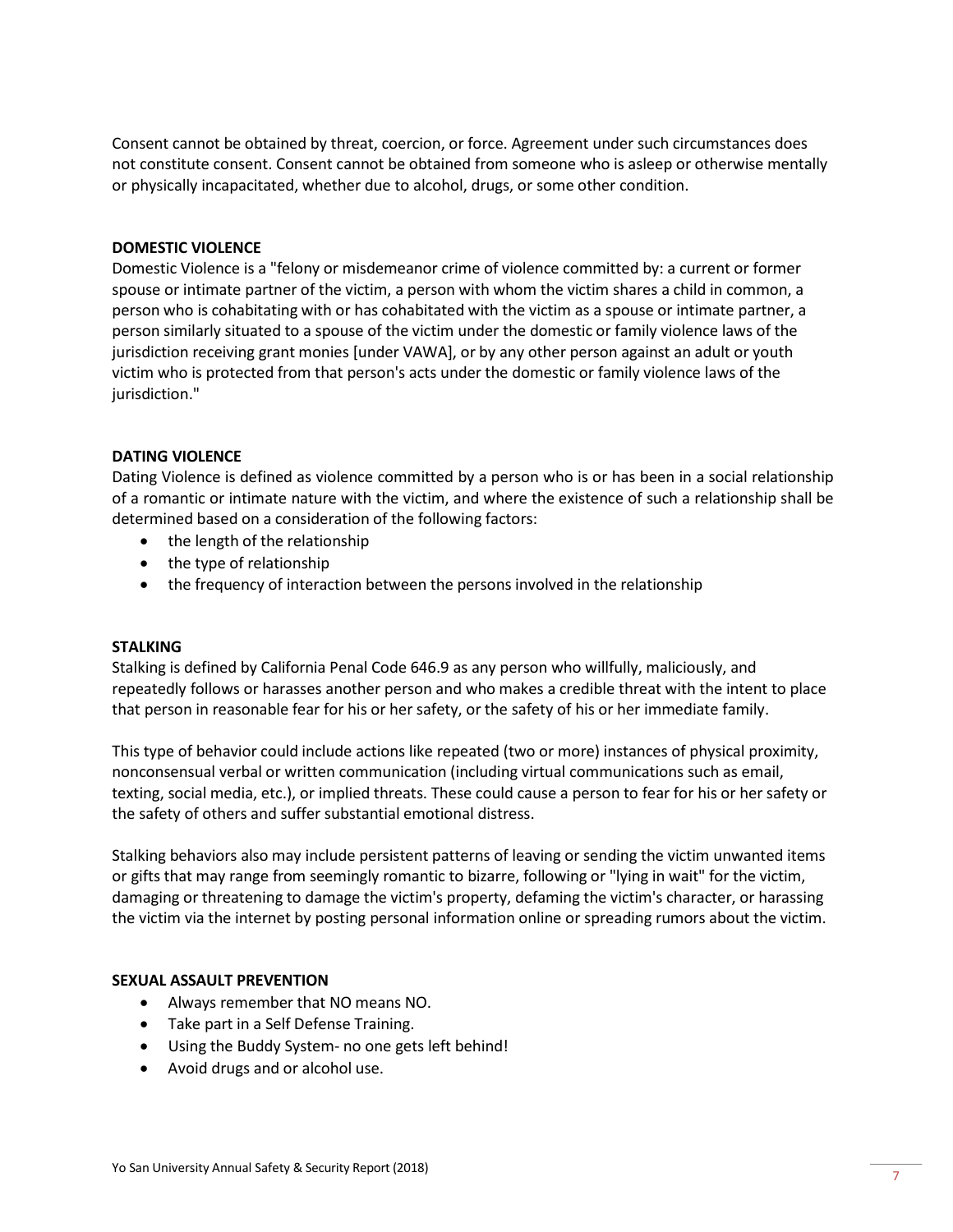#### **WHAT TO DO IF YOU ARE SEXUALLY ASSAULTED**

- Get to a safe place.
- Call 9-1-1.
- Make every effort to preserve any physical evidence of the assault. (This includes no showering, or disposing of any clothing or other items that are present after or during the assault.)
- Seek medical attention.
- Seek appropriate emotional support from the various community resources available.

#### **WHAT DO TO IF YOU ARE ABUSED**

- Get to a safe place.
- Call 9-1-1.
- Talk to someone you trust; it is important to break the silence.
- Obtain a restraining order.
- If you decide to leave the relationship, develop a safety plan. This plan can include asking a trusted friend for help, choosing a safe place to stay, and collecting money, emergency phone numbers, and clothing so you can leave quickly.
- Seek support.

#### **WHAT TO DO IF YOU ARE STALKED**

- If you have not already done so, assertively communicate that you want the behavior to stop and set/maintain personal boundaries.
- Try not to allow yourself to be isolated with the person.
- Tell family, friends, roommates, and co-workers about the stalking and seek support.
- Don't walk alone, particular at night.
- Make plans for friends to accompany you.
- If you feel you are unsafe, you probably are and should seek help. Take threats seriously. Danger generally is higher when the stalker talks about suicide or murder, or when the victim tries to leave or end the relationship. Don't confront a stalker. Go to a safe place and call 9-1-1.
- It is also a good idea to make a record of the stalking behavior. Keep a log including the date, time, what happened, and the names of anyone who witnessed the incident. Save any packages, letters, messages or gifts from the stalker. Save all voicemail or text messages from the stalker.

#### **FRIEND/BYSTANDER INTERVENTION**

- If you see someone being physically abused or in potential danger, call 911 immediately
- In many cases, the first step to safety is the knowledge that the victim is not alone. They may feel isolated, but many others experience abuse and there are resources to get help.
- Be supportive and respectful. Make clear statements about your friend's value and rights as a person, such as "No one deserves to be abused or assaulted."
- Listen.
- Don't push your friend to leave. Support the choices he/she makes. He/she already has someone in his/her life that is controlling. He/she will feel empowered by not being told what to do.
- Don't criticize the abuser. A victim often has conflicting feelings about the abusive partner. If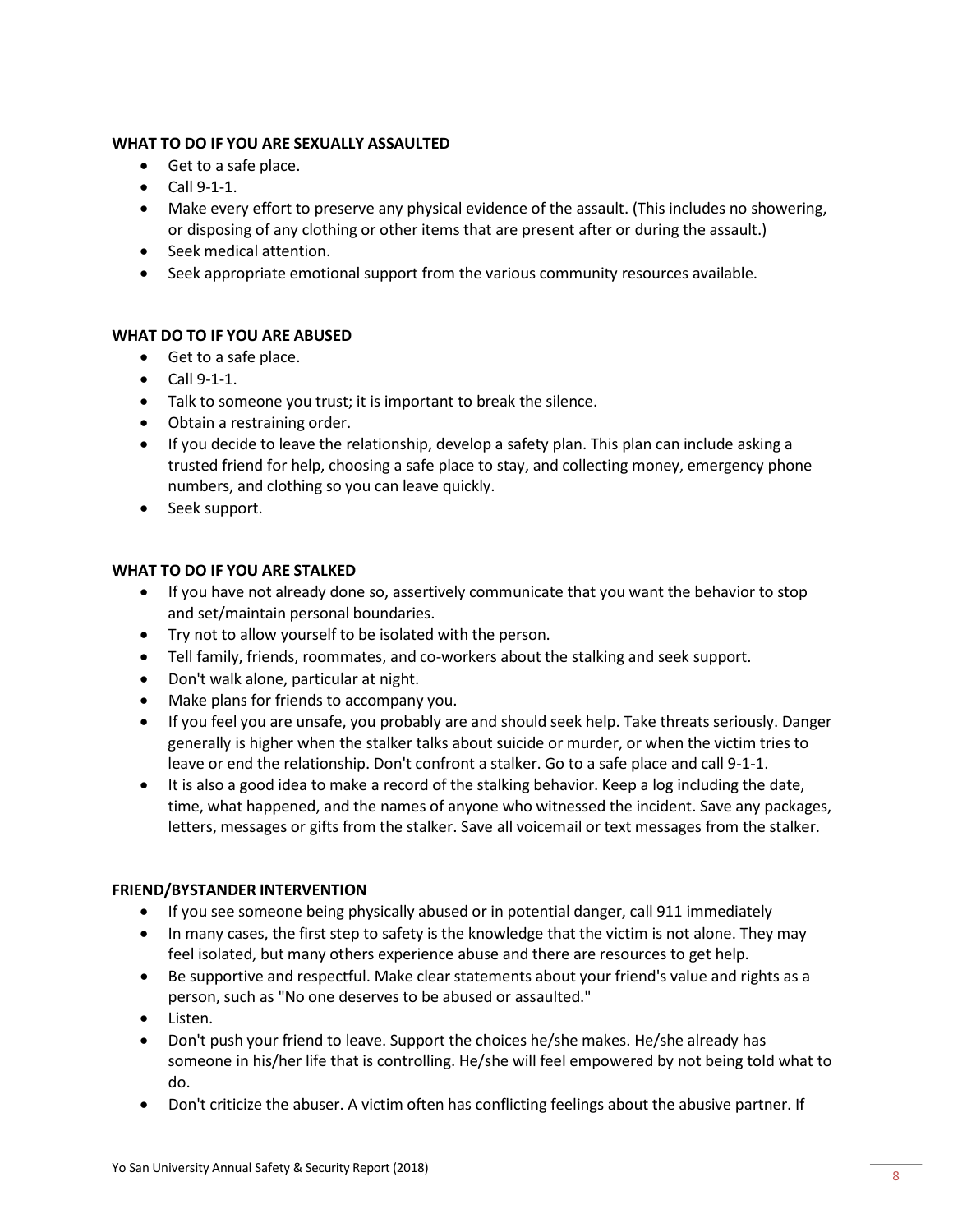you're critical of the abuser, the victim may become defensive or may shut down.

- Find out about the resources that are available.
- Learn as much as you can about dating abuse.
- Encourage your friend to make a safety plan if they have decided to leave the relationship. Your part in a safety plan can include walking home together, checking in at certain times of the day, and having a code word your friend can use if they need immediate help.
- Also encourage your friend to make a safety plan if she/he chooses to stay. This includes: safe places to go if violence escalates, numbers to call, safe words that alert a friend that the victim/survivor needs help and to call 911.
- Don't confront the abuser; this can result in an escalation of violence against the victim.
- Don't slip a hotline card or any other information about abuse into someone's bag or under a door. This can escalate the violence against the victim.
- Don't send a voicemail message or an email message about the abuse to your friend. You do not know if the abuser is monitoring the phone or the computer.
- Be careful for yourself. Let your friend know what you are comfortable doing and what your boundaries are.

After an alleged sexual assault incident occurs, Yo San University will make every effort to assist the victim in making adjustments to their academic situation, if so requested.

Disciplinary actions may be imposed on individual students, student organizations, faculty, and/or staff found responsible for sexual assault, domestic violence, dating violence, and stalking.

#### **DUE PROCESS**

These procedures are designed to provide uniform standards to assure due process when a student is charged with a violation of these crimes or any other issues covered by Yo San University policies.

Once the incident occurs, the perpetrator will receive a notice of a hearing which shall specify the date, time, and place of the hearing, plus a statement of the charges against the perpetrator, and the date, time and location that the tangible evidence will be made available for inspection (when applicable). The accuser and accused are entitled to the same opportunities to have others present during a campus disciplinary proceeding.

College sanctions following campus disciplinary procedures will depend on due process in order for prompt, fair, and impartial investigations conducted by officials who receive annual training on these types of crimes. The disciplinary sanctions can range from, but are not limited to:

- Warning
- Reprimand
- Disciplinary Probation
- Restitution
- Removal from classes/program/activity
- Interim Suspension or Suspension
- Expulsion

Every effort will be made to criminally prosecute perpetrators of these or any other crimes. Both the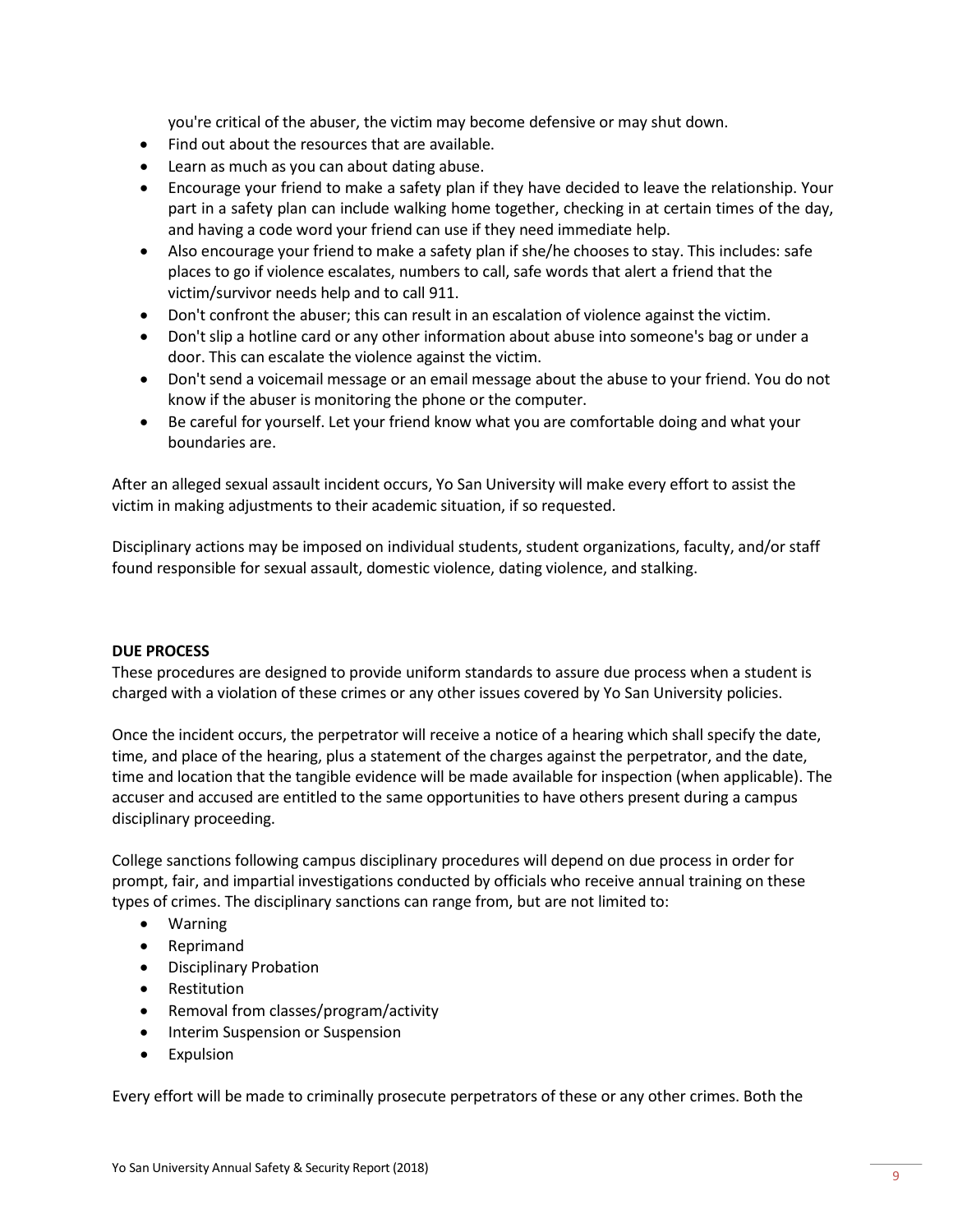accuser and accused shall be informed simultaneously in writing of the outcome of the proceeding. The accused may appeal in writing to the President of the college for a case review. The appeal of the outcome and sanctions of the student disciplinary hearing must address only:

- 1. Due process
- 2. New information

#### **OFF-CAMPUS RESOURCES**

#### **Rape Treatment Center at Santa Monica-UCLA Medical Center**

1250 16th Street, Santa Monica, CA 90405. Phone: (310) 319-4000 Hours: Open 24 hours a day, seven days a week

#### **Los Angeles Rape and Battering Hotline**

Phone: (310) 392-8381 Hours: Open 24 hours a day, seven days a week

#### **Los Angeles County Stalking Hotline** Phone: (877) 622-0044

Hours: Open 24 hours a day, seven days a week

#### **Los Angeles County Domestic Violence Hotline** Phone: (800) 978-3600 Hours: Open 24 hours a day, seven days a week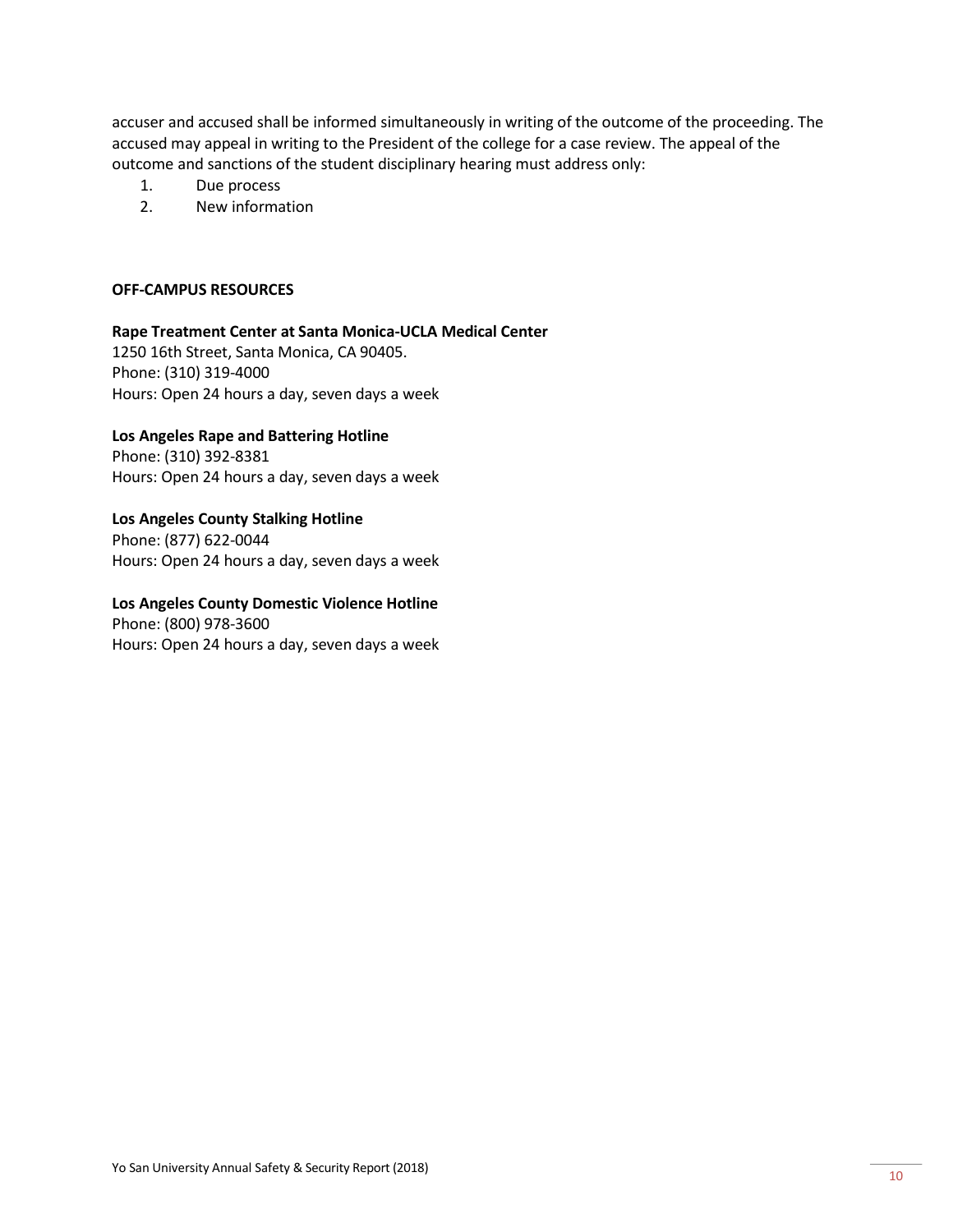## **GUIDELINES ON ACTIVE SHOOTER ON CAMPUS**

#### **IMMEDIATE ACTIONS**

If someone on campus starts shooting, take whatever actions are necessary to:

- Save your life
- Seek means of escape
- Seek physical protection

#### **ONCE YOU ARE OUT OF DANGER**

Call 9-1-1, and have the following information available:

- Your name
- The location of the incident
- Number of shooters
- Identification of shooters
- Number of people involved
- Your location

#### **FOLLOW DIRECTIONS**

• Follow directions given by the police, fire, medical and other emergency personnel on scene.

#### **IN THE EVENT OF EVACUATION**

- Exit area immediately in a safe manner.
- While exiting, tell anyone you see to exit the area.

#### **WHEN EVACUATION AND EXIT ARE NOT AN OPTION**

Shelter in place in the nearest room or office. If it is safe do so, secure the area as follows:

- Close the door (but use extreme caution if someone knocks or asks for help; it could be the shooter trying to trick you).
- Barricade the door with furniture; try to keep your body clear of the doorway.
- Turn off the lights.
- Close the blinds.
- Stay silent.
- Turn off radios, AV equipment, and computer monitors; place your cellular phone on silent
- Drop to the ground immediately, face down as flat as possible. If within 15-20 feet of a safe place, duck and run to it.
- Move or crawl away from gunfire, trying to utilize any obstructions between you and the gunfire. Remember that many objects of cover may conceal you from sight, but may not be bulletproof.
- Drop to the ground immediately, face down as flat as possible. If within 15-20 feet of a safe place, duck and run to it.
- Move or crawl away from gunfire, trying to utilize any obstructions between you and the gunfire. Remember that many objects of cover may conceal you from sight, but may not be bulletproof.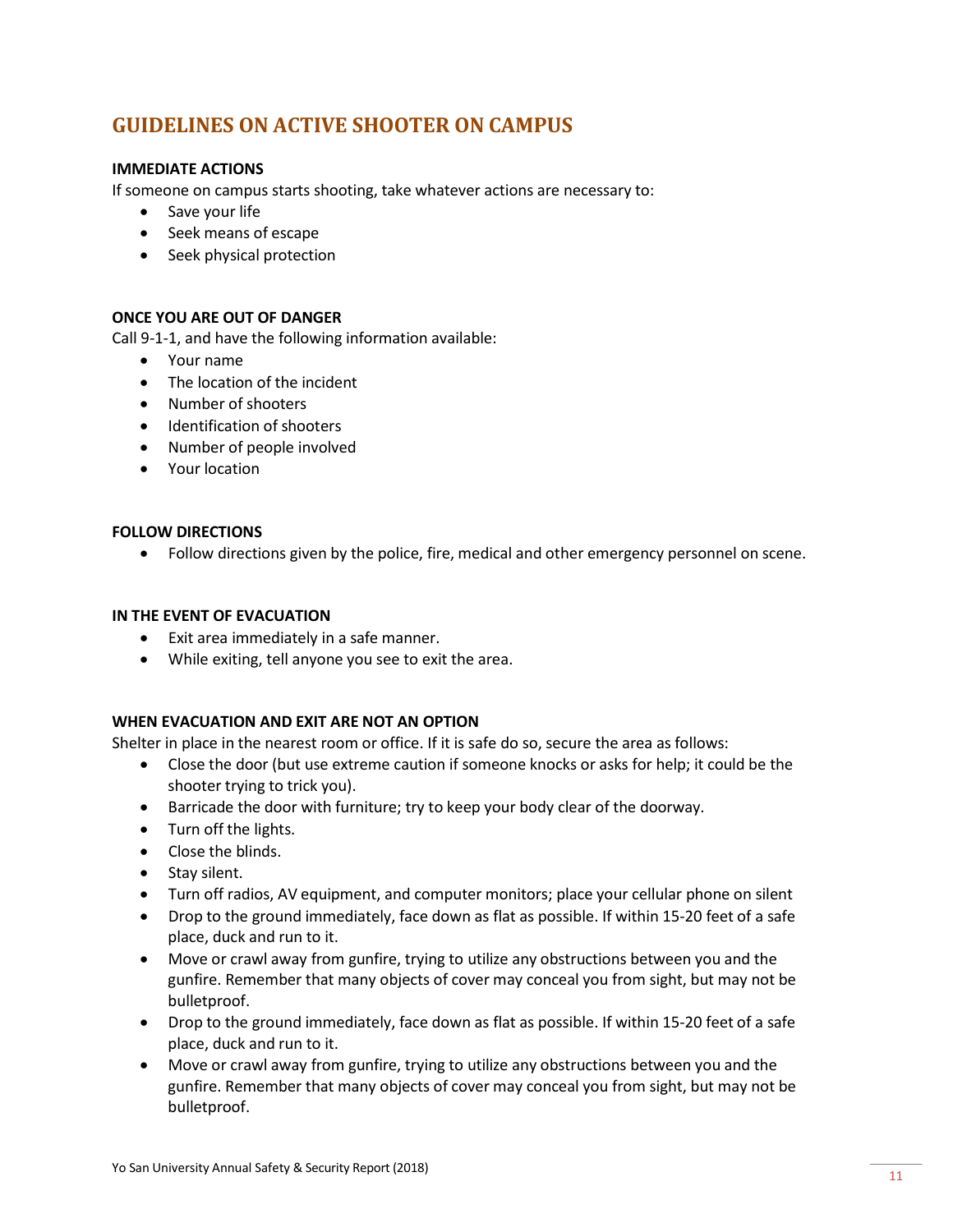- Stay calm, quiet and out of sight.
- Use whatever you can to take adequate cover (concrete walls, thick desks, filing cabinets, etc.).
- Apply first aid but keep your safety in mind.
- Stay in place until help arrives or until circumstances allow you to exit.

#### **IF OUTSIDE WHEN SHOOTING OCCURS**

- Drop to the ground immediately, face down as flat as possible. If within 15-20 feet of a safe place, duck and run to it.
- Move or crawl away from gunfire, trying to utilize any obstructions between you and the gunfire. Remember that many objects of cover may conceal you from sight, but may not be bulletproof.
- When you reach a place of relative safety, stay down and do not move. Wait and listen for directions from public safety and/or law enforcement personnel.

#### **IF SUSPECT IS IN CLOSE PROXIMITY**

- An individual must use his/her own discretion about when he or she must engage a shooter for survival.
- Generally, one can lie motionless and pretend to be unconscious or confront the individual.
- Make a plan as to how you will survive the situation.
- Make a total commitment to action and act as a team with others if possible.
- Do whatever is necessary to survive the situation.

#### **IN THE EVENT THAT THERE ARE HOSTAGES**

Get to a safe and/or secure location. Call the police and be prepared to give the following information:

- Identify hostage location in building or area
- Number of assailants, if known
- Number of hostages, if known
- Identity of assailant(s), if known
- Any description of assailants and weapons
- Any demands made by the assailant(s)

#### **AFTER INCIDENT**

- Seek medical attention if needed.
- Assist police by offering any information you know about the shooter(s) and tell them what you saw and did during the incident.
- Seek counseling if needed.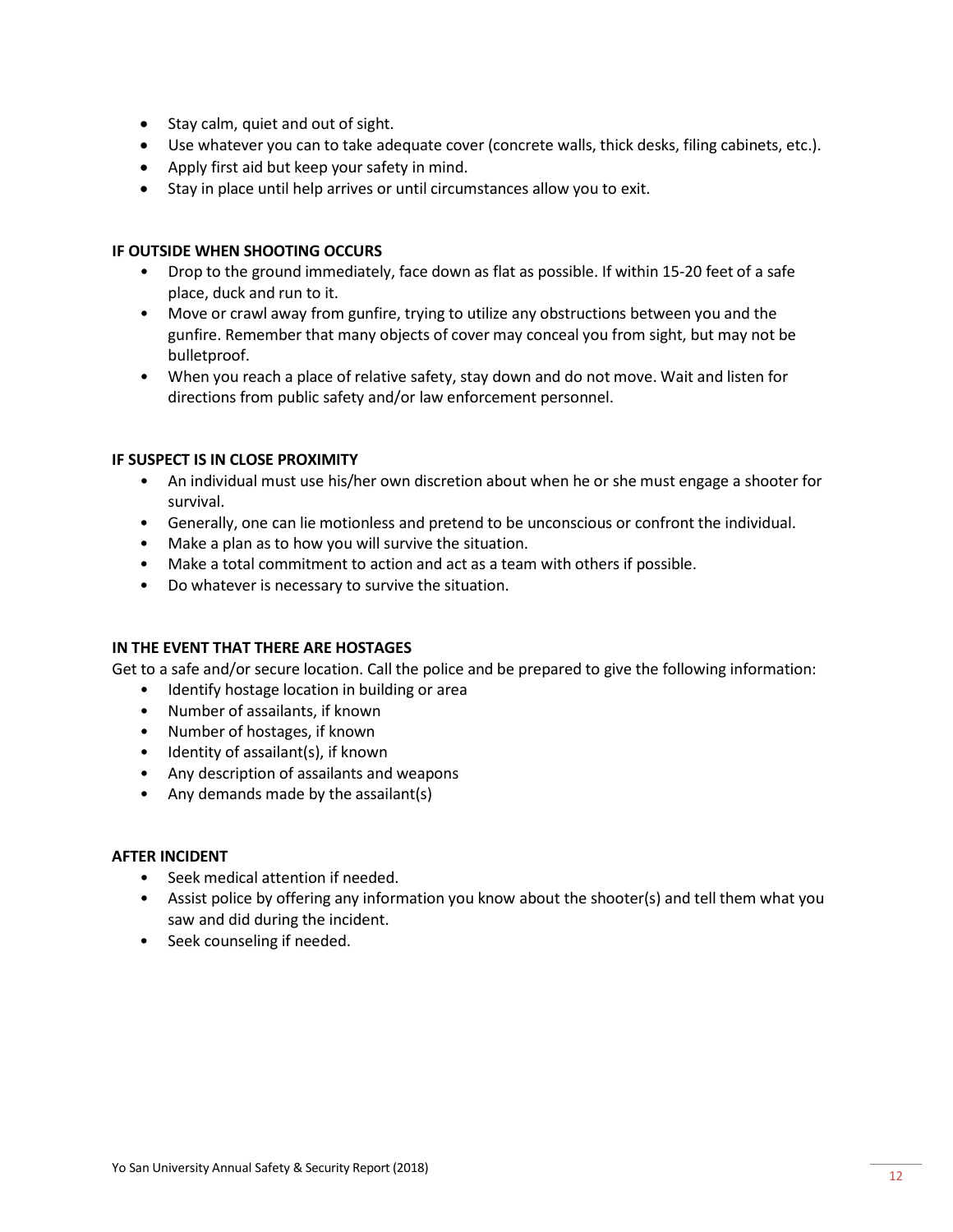# **IMPORTANT PHONE NUMBERS**

| <b>EMERGENCY</b>                        | 911              |
|-----------------------------------------|------------------|
| <b>Culver City Police Department</b>    | (310) 837-1221   |
| Los Angeles County Sheriff's Office     | $(310)$ 456-6600 |
| Culver City Fire Department (Station 2) | (310) 253-6805   |
| Marina Del Rey Hospital                 | (310) 823-8911   |

Yo San University CSA:

| • Tora Flint, Director of Operations      | (310) 577-3000 ext. 121 |
|-------------------------------------------|-------------------------|
| • Marguerite Dunne, Office Manager        | (310) 577-3000 ext. 110 |
| • John Fang, Dean of Clinical Education   | (310) 577-3000 ext. 325 |
| • Sean Gates, Student Affairs Coordinator | (310) 577-3000 ext. 116 |
| • Lawrence Lau, President                 | (310) 577-3000 ext. 111 |
|                                           |                         |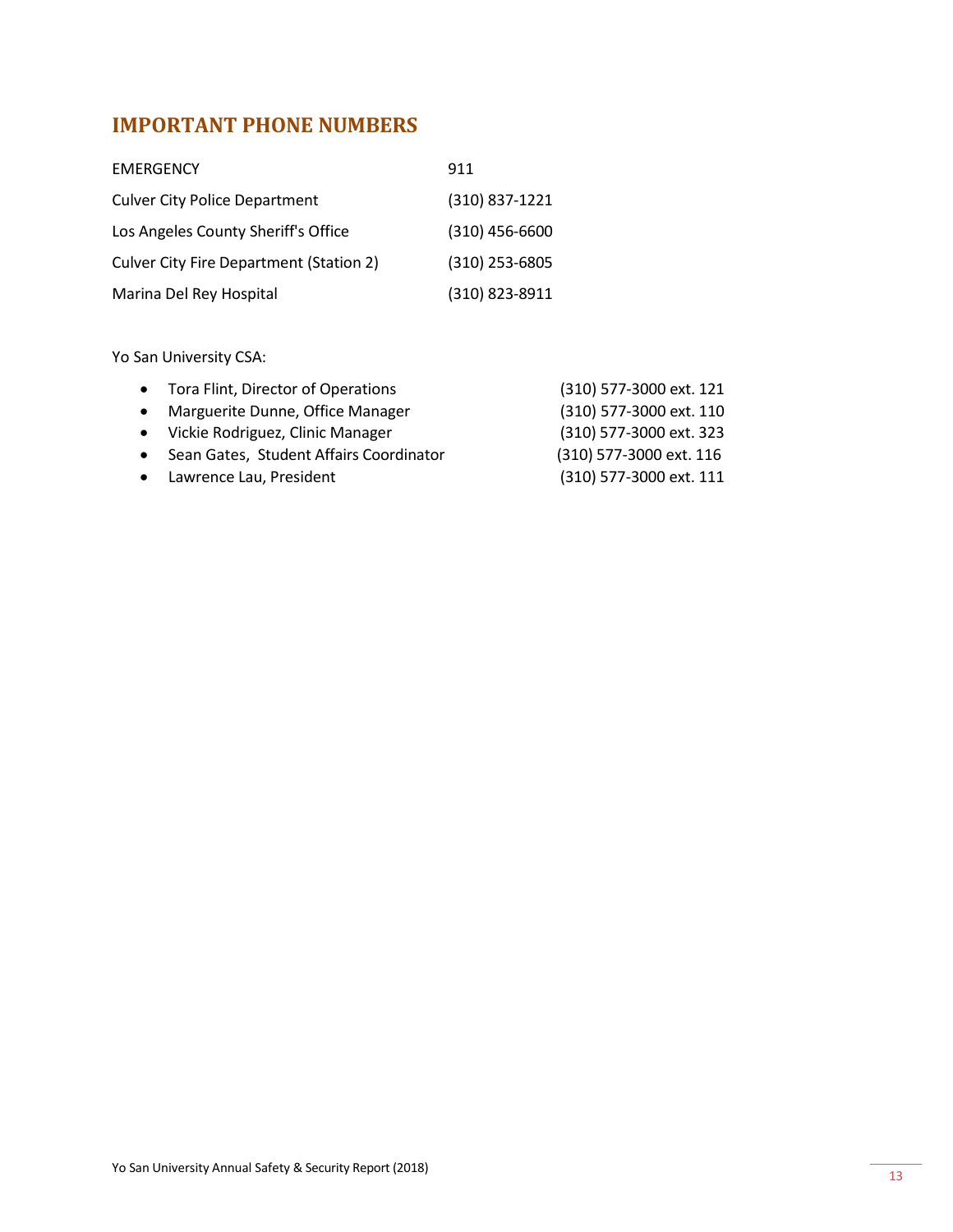## **Crime Statistics and Data**

Any crime occurring on campus or on the streets and sidewalks directly adjacent to campus must be reported to the Director of Operations at (310) 577-3000 ext 121.

### **On Campus**

| <b>Criminal Offenses</b>             | 2015           | 2016           | 2017           |
|--------------------------------------|----------------|----------------|----------------|
| a. Murder/Non-negligent manslaughter | 0              | 0              | 0              |
| b. Negligent manslaughter            | $\Omega$       | $\Omega$       | $\mathbf 0$    |
| c. Sexual offenses - Forcible        |                |                |                |
| d. Rape                              | $\mathbf 0$    | $\mathbf 0$    | 0              |
| e. Fondling                          | $\mathbf 0$    | $\mathbf 0$    | 0              |
| f. Sexual offenses - Non-forcible    |                |                |                |
| g. Incest                            | $\mathbf 0$    | $\mathbf 0$    | 0              |
| h. Statutory rape                    | 0              | 0              | 0              |
| i. Robbery                           | 0              | $\overline{0}$ | $\overline{0}$ |
| j. Aggravated assault                | 0              | 0              | 0              |
| k. Burglary                          | $\mathbf{1}$   | $\mathbf 0$    | $\mathbf{1}$   |
| I. Motor vehicle theft               | $\mathbf{1}$   | $\mathbf 0$    | 0              |
| m. Arson                             | 0              | $\mathbf 0$    | 0              |
|                                      |                |                |                |
| <b>VAWA Offenses</b>                 | 2015           | 2016           | 2017           |
| Domestic violence                    | $\mathbf 0$    | $\mathbf 0$    | $\mathbf 0$    |
| Dating violence                      | $\overline{0}$ | 0              | $\overline{0}$ |
| <b>Stalking</b>                      | $\mathbf{1}$   | $\Omega$       | 0              |
|                                      |                |                |                |
| <b>Arrests</b>                       | 2015           | 2016           | 2017           |
| Weapons: carrying, possessing, etc   | $\mathbf 0$    | $\mathbf 0$    | 0              |
| Drug abuse violations                | $\mathbf 0$    | $\overline{0}$ | $\overline{0}$ |
| Liquor law violations                | 0              | 0              | 0              |
|                                      |                |                |                |
| <b>Disciplinary Actions</b>          | 2015           | 2016           | 2017           |
| Weapons: carrying, possessing, etc   | $\mathbf 0$    | 0              | $\mathbf 0$    |
| Drug abuse violations                | $\mathbf 0$    | $\mathbf 0$    | $\mathbf 0$    |
| Liquor law violations                | $\mathbf 0$    | $\mathbf 0$    | 0              |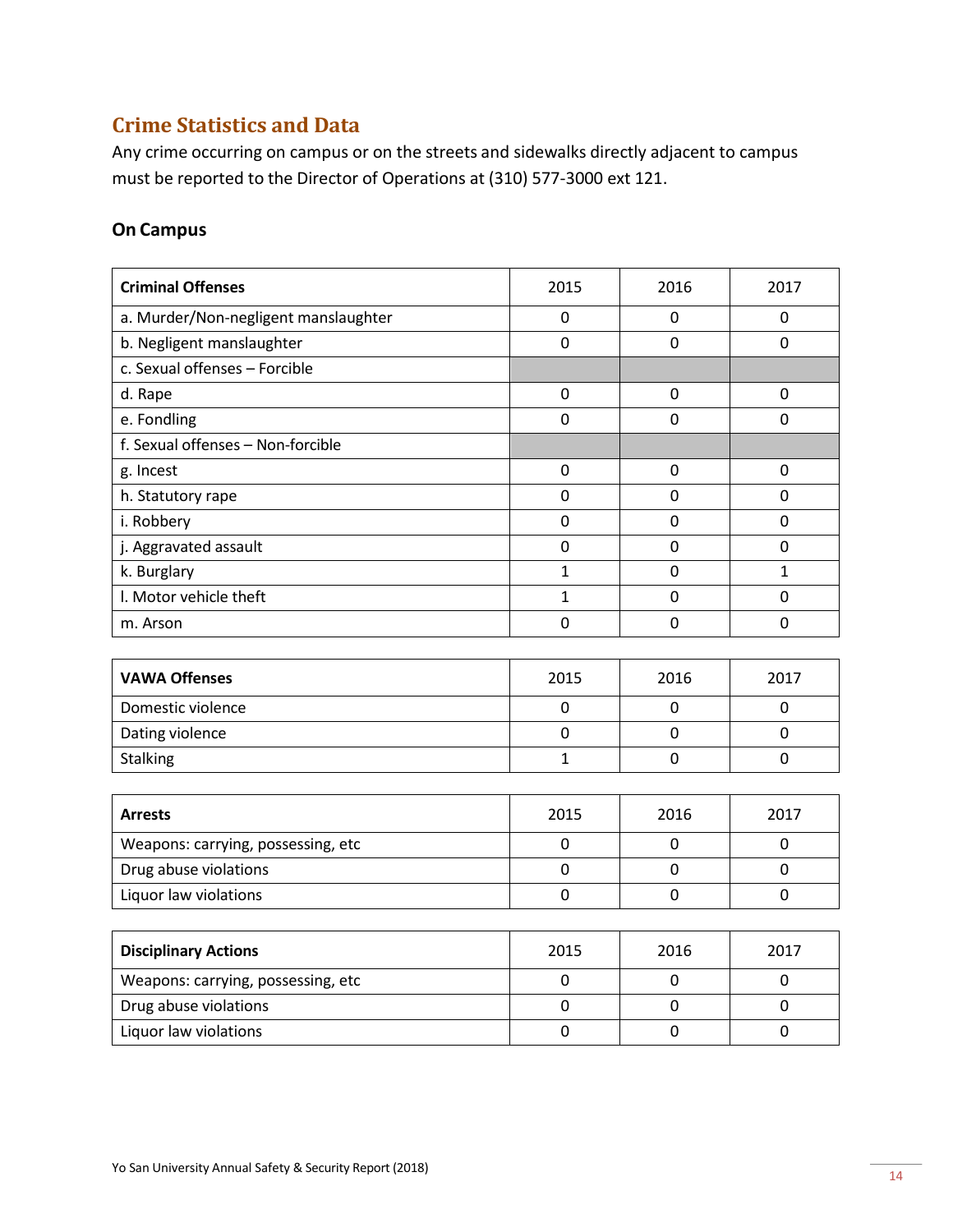# **Public Property / Off Campus**

| <b>Criminal Offenses</b>             | 2015         | 2016           | 2017           |
|--------------------------------------|--------------|----------------|----------------|
| a. Murder/Non-negligent manslaughter | 0            | 0              | 0              |
| b. Negligent manslaughter            | $\mathbf 0$  | $\overline{0}$ | $\mathbf 0$    |
| c. Sexual offenses - Forcible        |              |                |                |
| d. Rape                              | $\mathbf 0$  | $\mathbf 0$    | 0              |
| e. Fondling                          | $\mathbf 0$  | 0              | 0              |
| f. Sexual offenses - Non-forcible    |              |                |                |
| g. Incest                            | $\mathbf 0$  | $\mathbf 0$    | 0              |
| h. Statutory rape                    | 0            | $\overline{0}$ | $\mathbf 0$    |
| i. Robbery                           | $\mathbf 0$  | $\mathbf 0$    | $\mathbf{1}$   |
| j. Aggravated assault                | $\mathbf 0$  | $\overline{0}$ | $\overline{0}$ |
| k. Burglary                          | $\mathbf{1}$ | $\mathbf 0$    | 0              |
| I. Motor vehicle theft               | $\mathbf{1}$ | $\overline{0}$ | 0              |
| m. Arson                             | 0            | $\mathbf 0$    | 0              |
|                                      |              |                |                |
| <b>VAWA Offenses</b>                 | 2015         | 2016           | 2017           |
| Domestic violence                    | $\mathbf 0$  | $\mathbf 0$    | 0              |
| Dating violence                      | $\mathbf 0$  | $\overline{0}$ | $\overline{0}$ |
| <b>Stalking</b>                      | 0            | $\mathbf 0$    | 0              |
|                                      |              |                |                |
| <b>Arrests</b>                       | 2015         | 2016           | 2017           |
| Weapons: carrying, possessing, etc   | $\mathbf 0$  | $\mathbf 0$    | 0              |
| Drug abuse violations                | $\mathbf 0$  | $\overline{0}$ | $\overline{0}$ |
| Liquor law violations                | 0            | $\mathbf 0$    | 0              |
|                                      |              |                |                |
| <b>Disciplinary Actions</b>          | 2015         | 2016           | 2017           |
| Weapons: carrying, possessing, etc   | $\mathbf 0$  | 0              | $\mathbf 0$    |
| Drug abuse violations                | $\mathbf 0$  | 0              | $\mathbf 0$    |
| Liquor law violations                | 0            | $\mathbf 0$    | 0              |